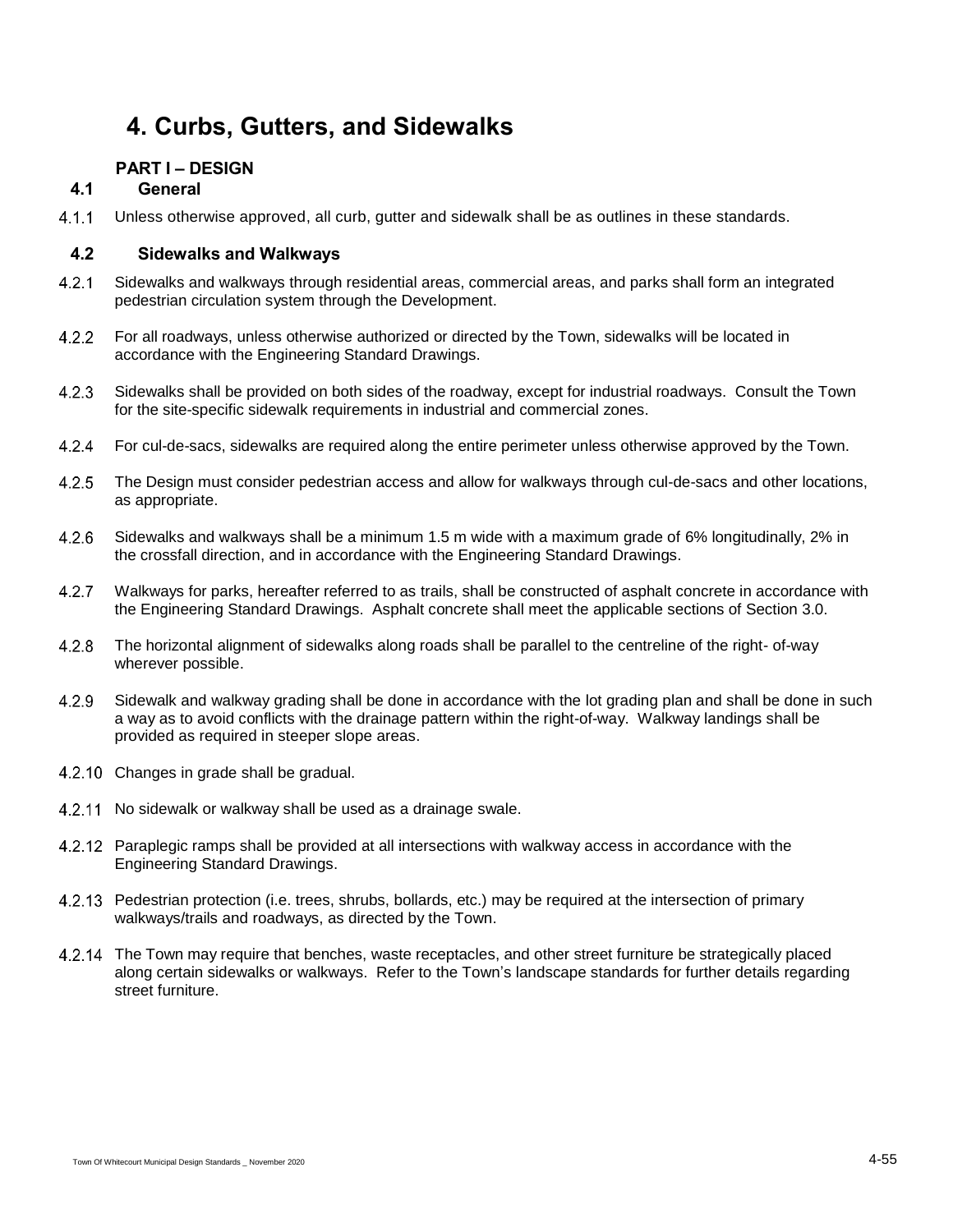# **4.3 Curb and Gutter**

- $4.3.1$ For all roadways, concrete curb and gutter shall be provided in accordance with the Engineering Standard Drawings.
- $4.3.2$ All curb and gutter driveway crossings shall be reinforced with a minimum of two 10m rebar (or equivalent steel reinforcement).
- $4.3.3$ Vertical face curb and gutter shall be provided along all roadways fronting parks and public utility lots (except for emergency accesses) unless other means of protecting vehicular access into these lands is provided. Curb access for Town maintenance equipment must be provided, complete with knockdown bollards.
- $4.3.4$ Where a transition section is required between differing types or sizes of curbs and gutters, the engineering drawings must include a detail showing how the transition is to be constructed.
- $4.3.5$ Curb Returns
	- a.) For local and collector roadway intersection curb returns, the minimum curb radius shall be based upon the vertical turning movement for the anticipated traffic, vehicle capacity, Town analysis, and speed reduction. Typically, this will require a minimum radius 10 m for local roadway intersections where the road will not be a bus or truck route, and 15 m for all other collector and arterial roadway intersections.
	- b.) Curb returns on local residential roadways shall have a minimum radius of 10 m. The curb shall transition into a vertical face cross-section 1.0 m prior to the start of the curb return and a reverse transition 1.0 m after the end of the curb return at the intersecting roadway. This requirement may be slightly modified by the Town to accommodate catch basins which must located within the curb return.
	- c.) Curb returns on local industrial roadways, collector roadways, and arterial roadways shall be constructed with a minimum radius of 15.0 m to accommodate truck turning movements.
- 4.3.6 All new sidewalks that are to be built abutting existing curb must be pinned. Town must be contacted to inspect project a minimum of 24 hours prior to pouring of concrete.

# **PART II – MATERIALS**

### **4.4 Portland Cement Concrete**

- 441 Portland Cement
	- a.) Portland cement shall conform to type 50 sulphate resistant.

#### $4.4.2$ Aggregate

- a.) Aggregate shall conform to CAN/CSA-A23.1 Clause 5.
- b.) Coarse aggregate is the total aggregate retained on a 5 mm sieve. Fine aggregate is the total aggregate passing through a 5 mm sieve and retained on a 2.5 mm sieve.
- c.) Ironstone content in coarse aggregate shall not exceed 1.0% by mass of the total coarse aggregate sample.
- d.) Ironstone content in fine aggregate shall not exceed 1.5% by mass of the total, dry, unwashed fine aggregate sample.
- e.) Where ironstone content testing results are greater than the maximum specified ironstone content, the concrete represented by the failed test shall be removed and replaced by the Contractor, at the Contractor's sole expense.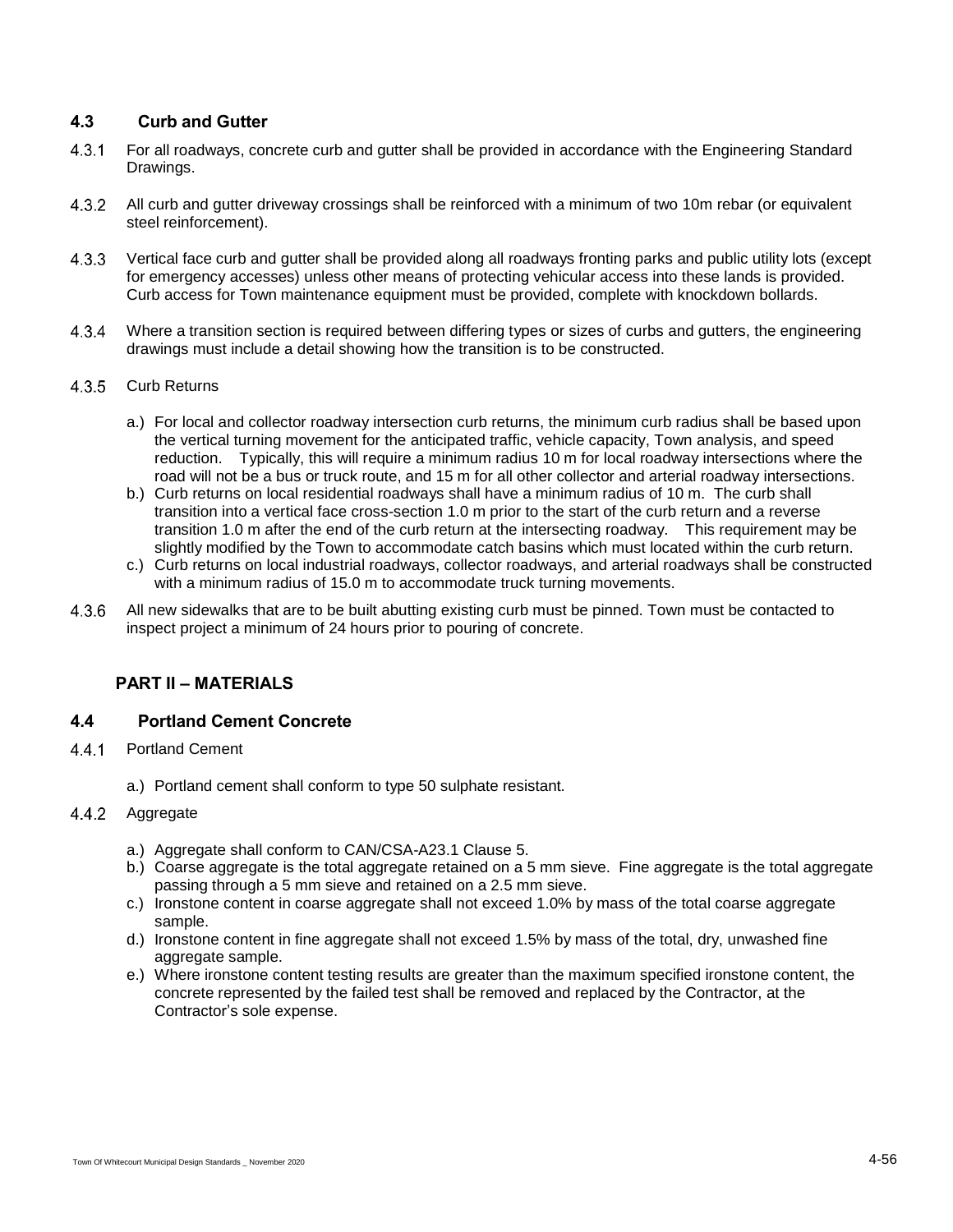- 4.4.3 Water
	- a.) Water shall be clear, free from deleterious material that may inhibit proper mixing and curing of concrete, and in accordance with CAN/CSA-A23.1 Clause 4.
- $4.4.4$ Air-Entraining Admixtures
	- a.) Air-entraining admixtures shall conform to ASTM-C260.
- 4.4.5 Chemical Admixtures
	- a.) Chemical admixtures, including water-reducing agents, retarders, and accelerators, shall conform to ASTM-C494.
	- b.) The use of chemical admixtures shall only be permitted upon written authorization of the Town.
- $4.4.6$ Fly Ash
	- a.) Fly ash shall conform to CAN/CSA-A3000, A23.5, pozzolan Type F or Type Cl.
	- b.) Up to 10% of the specified minimum cement content may be replaced with fly ash for concrete production between May 16 and September 30.
- $4.4.7$ Curing Compound
	- a.) Curing compound shall conform to ASTM-C309, Type 2, Class B, white pigment, resin- based, liquid membrane-forming compound.
- 4.4.8 Joint Filler and Sealant
	- a.) Preformed joint filler shall conform to ASTM-D1751.
	- b.) Joint sealant shall conform to ASTM-D1190, hot-poured elastic type.
- Mix Design 4.4.9
	- a.) The mix design shall conform to the following:
		- i. Slump:  $60 \pm 20$  mm;
		- ii. Entrained air limits: greater than 5.5% by volume;
		- iii. Maximum aggregate size: 20 mm;
		- iv. Maximum water to cementing materials ratio: 0.45 by mass;
		- v. Minimum cement content:
		- vi. 335 kg/m<sup>3</sup> between April 15 and May 15 or between October 1 and October 15; or
		- vii. 302 kg/m<sup>3</sup> between May 16 and September 30.
		- viii. Maximum fly ash content:
		- ix. None between April 15 and May 15 or between October 1 and October 15; or 33 kg/m<sup>3</sup> between May 16 and September 30.
		- x. Minimum 28-day compressive strength:
		- xi. 30 MPa for air content 5.5 to 5.9%;
		- xii.  $[42 (2 \times \text{air content } \%)] MPa$  for air content 6.0 to 8.0%; or
		- xiii. 26 MPa for air content greater than 8.0%.
	- b.) If concrete is to be placed by pumping, the specified slump and air content shall be met at the point of pump discharge.
	- c.) Concrete shall not be placed between October 16 and April 1 unless written authorization has been issued by the Town. All concrete authorized to be placed during this period shall attain a minimum compressive strength of 27.0 MPa at 7 days, and shall be provided with cold-weather protection, in accordance with CAN/CSA-A23.1 Clause 23.2.3.4, sufficient to maintain concrete surface temperatures 10 ºC or greater for 7 consecutive days following placement. Submit a detailed work plan for all such authorized cold-weather concrete work to the Town for review and acceptance at least 5 days in advance of such scheduled concrete work at the site.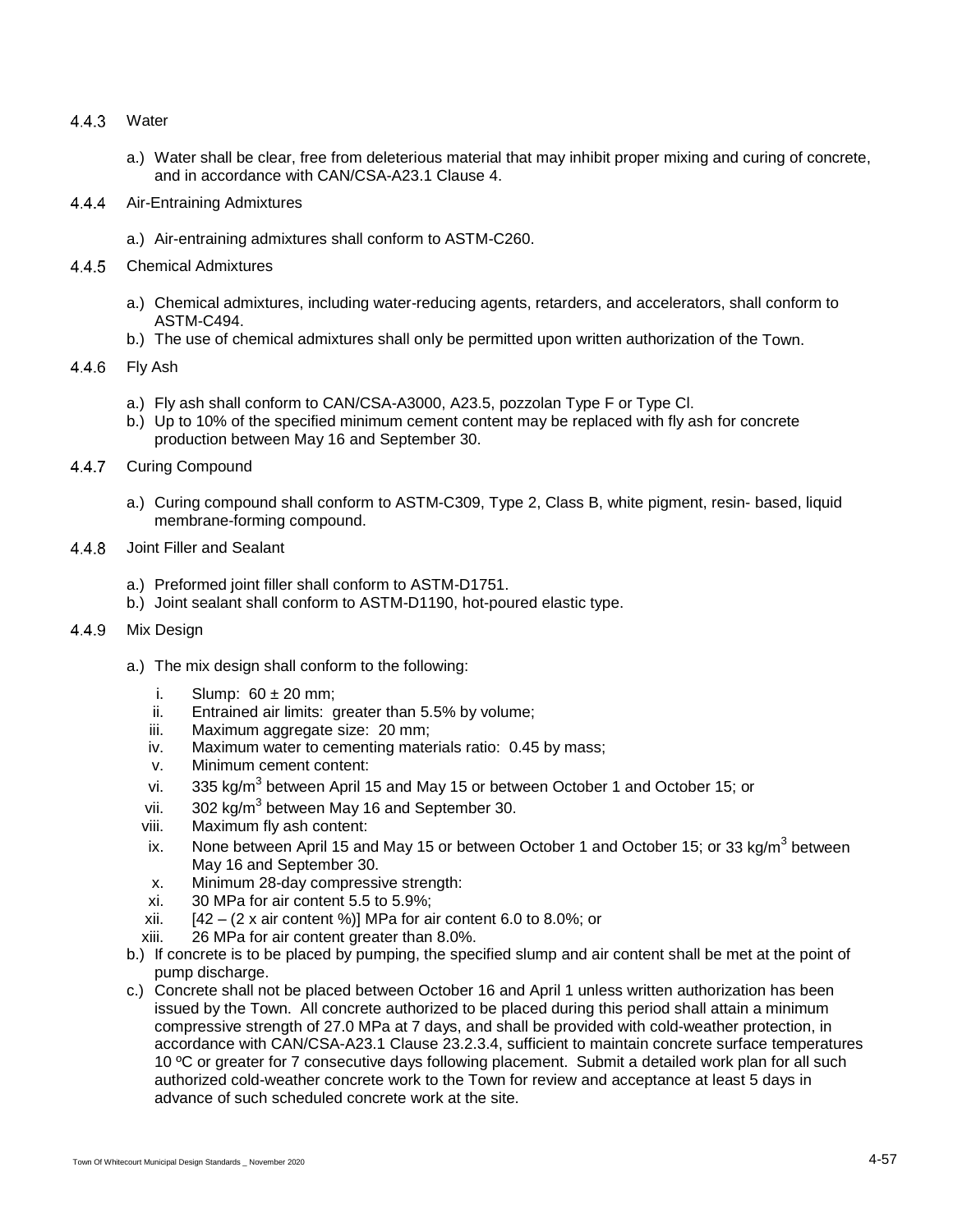- d.) For slip formed concrete, limit slump as follows:
	- i. For curbs and gutters:  $20 \pm 10$  mm; and
	- ii. For walks:  $30 \pm 10$  mm.

# **4.5 Concrete Formwork**

- $4.5.1$ Formwork Materials
	- a.) Formwork materials shall be in accordance with CAN/CSA-S269.3; plain, reusable, pre- coated plywood sheets or formed steel panels.
	- b.) The use of forms that are dented, rough, out of shape, or otherwise unsuitable shall not be permitted.
	- c.) The use of earth forms is prohibited, except where specifically authorized by the Town.
- 4.5.2 False work Materials
	- a.) False work materials shall be in accordance with CAN/CSA-S269.1.
- $4.5.3$ Form Ties
	- a.) Form ties shall be removable or snap-off metal ties, fixed or adjustable length, and free of devices which may leave holes larger than 25 mm diameter in the concrete surface.
- $4.5.4$ Form Release Agents
	- a.) Form release agents shall be chemically active agents containing compounds that react with free lime in concrete resulting in water insoluble soaps.
- $4.5.5$ Void Forms
	- a.) Void forms, where required, shall be inert closed cell expanded polystyrene.
	- b.) "Frost Cushion" by Beaver Plastics, or accepted alternate.
- 4.5.6 Form Stripping Agent
	- a.) The form stripping agent shall be colourless mineral oil, free of kerosene, with viscosity between 15 and 24 mm<sup>2</sup>/s at 40 °C, flashpoint minimum 150 °C, open cup method.
- 4.5.7 Slipform Equipment
	- a.) Slipform equipment shall be of a design suitable to the Work, suitable for use with vibratory equipment, and capable of uniformly extruding, spreading, shaping, and consolidating freshly poured concrete into a dense, homogeneous formation.
	- b.) The equipment should produce a concrete surface requiring minimal hand finishing.
	- c.) The equipment shall be self-propelled and capable of automatically controlling alignment and grade.
- $4.5.8$ Reinforcement

Reinforcing for concrete structures, where required, shall conform to the following:

#### $4.5.9$ Reinforcing Steel

- a.) Reinforcing steel shall be grade 400, billet steel, deformed bars in accordance with CAN/CSA-G30.18, unless otherwise specified or directed by the Town.
- b.) Weldable, low alloy steel deformed bars, where specified, shall duly conform to CAN/CSA-G30.18.
- 4.5.10 Tie Bars
	- a.) Tie bars shall be grade 300, billet steel, uncoated, deformed bars in accordance with CAN/CSA-G30.18, unless otherwise specified or directed by the Town.
	- b.) Epoxy-coated tie bars, where specified, shall conform to ASTM-D3963.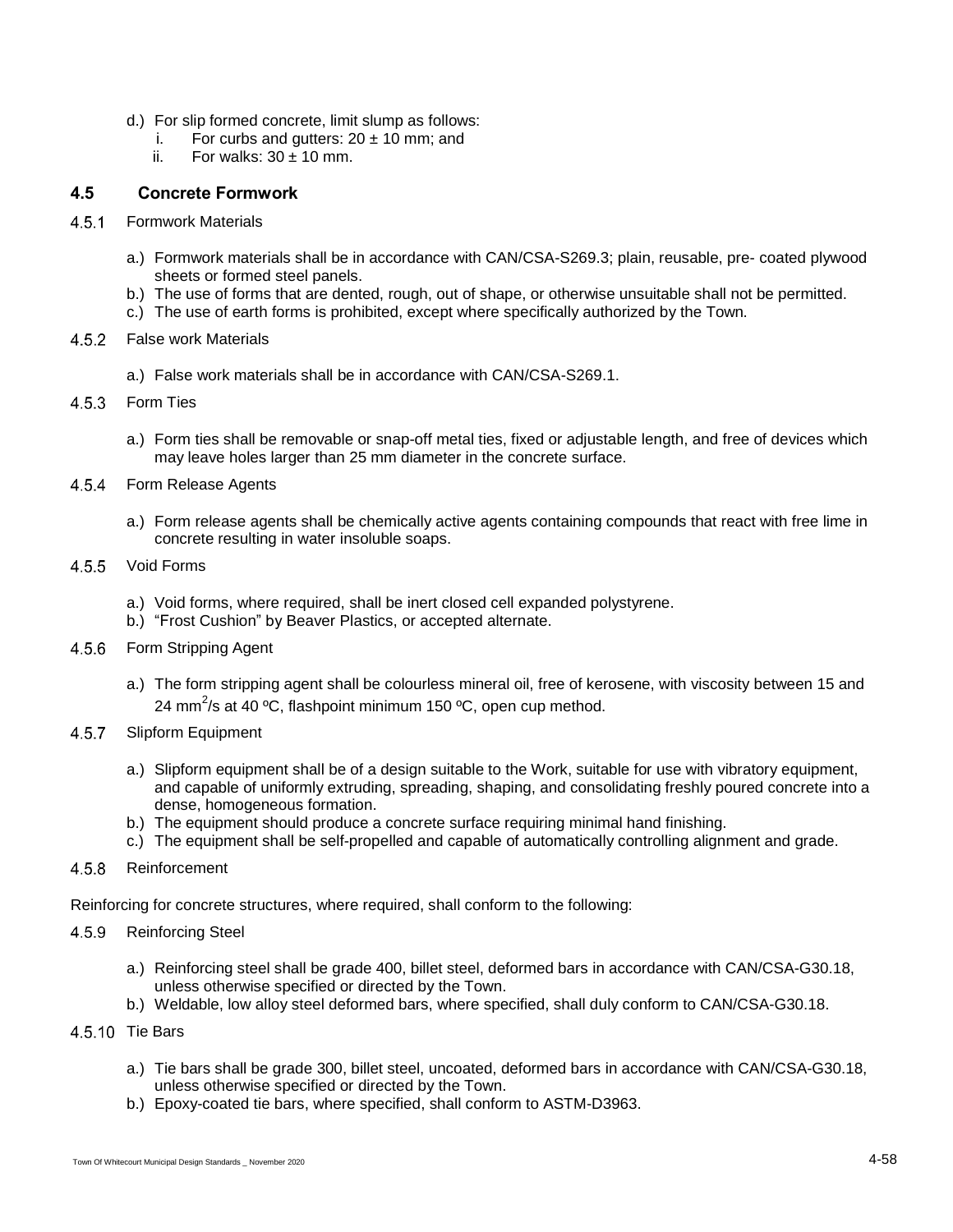#### 4.5.11 Steel Dowels

- a.) Steel dowels shall be clean, straight, free of flattened or burred ends, uncoated and in accordance with CAN/CSA-G30.18.
- b.) Epoxy-coated tie bars, where specified, shall conform to ASTM-D3963.
- 4.5.12 Cold-Drawn Steel Wire
	- a.) Cold-drawn steel wire shall be uncoated and in accordance with CAN/CSA-G30.3M.
	- b.) Epoxy-coated cold-drawn steel wire, where specified, shall conform to ASTM-D3963.
- 4.5.13 Welded Steel Wire Fabric
	- a.) Welded steel wire fabric shall be uncoated and in accordance with CAN/CSA-G30.5M.
	- b.) Epoxy-coated welded steel wire fabric, where specified, shall conform to ASTM-D3963.
- 4.5.14 Tie Wire
	- a.) Tie wire shall be cold-drawn, annealed steel in accordance with CAN/CSA-G30.3.
- 4.5.15 Epoxy Coatings
	- a.) Epoxy coatings shall be in accordance with ASTM-D3963.
- 4.5.16 Galvanizing
	- a.) Galvanizing shall be in accordance with CAN/CSA-G164.
- 4.5.17 Plain Round Bars
	- a.) Plain round bars shall be in accordance with CAN/CSA-G40.21.
- 4.5.18 Chairs, Bolsters, Bar Supports, and Spacers
	- a.) Chairs, bolsters, bar supports, and spacers shall be suitable for strength and support of reinforcing and live loads during construction.

# **PART III – CONSTRUCTION**

#### **4.6 General**

- 4.6.1 The following sections represent the minimum requirements for some typical, key construction procedures for sidewalk, curb, and gutter construction. These minimum requirements must be met or exceeded by the detailed construction specifications and drawings developed by the Consultant.
- 4.6.2 Construction activities must adhere to the provisions of the Erosion and Sediment Control Plan prepared for the Development in accordance with Section 1.10.1.7

# **4.7 Quality Assurance**

- $4.7.1$ The Consultant must maintain detailed records of all inspections and testing as evidence of compliance of the work with these Standards. These records shall be provided to the Town upon request.
- $4.7.2$ The Town may at any time require the Contractor to provide evidence of certification by the testing agency to ensure the materials and performance of the work meet these Standards.
- $4.7.3$ The Consultant shall provide a written endorsement of the Contractor's compliance with these Standards with the application for the Construction Completion Certificate.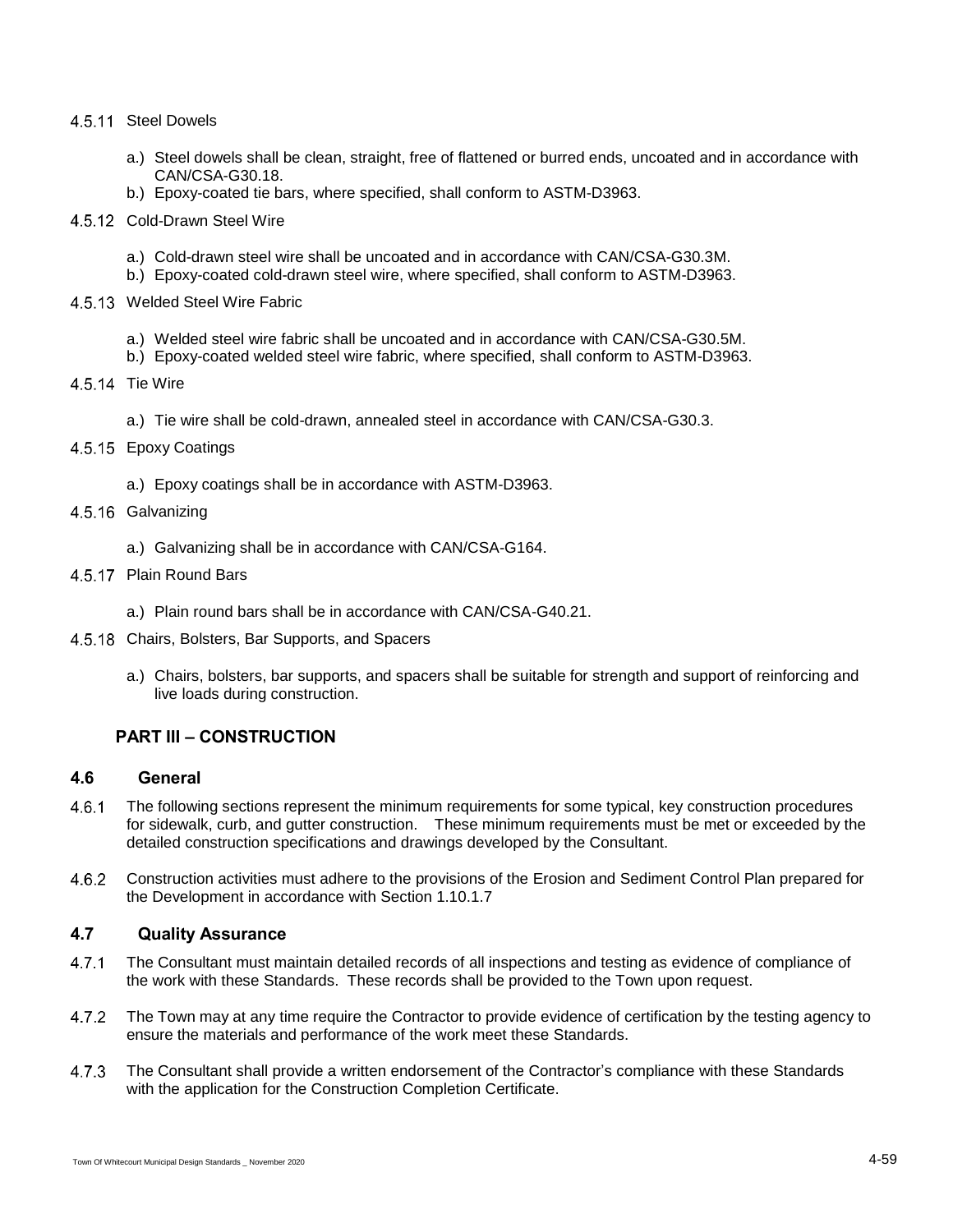# **4.8 Quality Control Testing**

- $4.8.1$ The Developer shall retain the services of independent testing laboratories or agencies to conduct all quality control testing. The proposed testing laboratory or agency shall be subject to the acceptance of the Town.
- $4.8.2$ Minimum quality control test frequencies, specified as follows, are the minimum number required. The Developer shall ensure that as many tests as necessary are performed to ensure that the work conforms to the requirements of these Standards, regardless of the minimum number specified.
	- a.) Moisture Density Curves (ASTM-D698):
		- i. One for each type of material from each source to be compacted to a specified density. The maximum density shall be the dry unit mass of a soil sample at optimum moisture content as determined in accordance with ASTM-D698 Method A.
	- b.) Sieve Analyses (ASTM-C136):
		- i. Aggregate one for each 1,000 tonnes of aggregate.
	- c.) Field Densities (ASTM-D2169 or ASTM-D2922):
		- i. Fill one for each 2,000  $m^2$  of compacted lift.
		- ii. Sub-grade one for each 1,000  $m^2$  of compacted lift.
	- d.) Portland Cement Concrete Testing:
		- i. Abrasion test, soundness test, sieve analysis, and crushed face count for each aggregate source.
		- ii. Plant inspections, materials sampling, and testing as follows:
			- Weekly concrete plant inspections during production will be conducted to verify plant calibrations, operation, production settings, and handling procedures. Samples of materials and mixtures will be taken and tested.
			- Slump testing, to CAN/CSA-A23.2-1C and CAN/CSA-A23.2-5C, to be taken between the 10% and 90% points of discharge of a concrete load, and conducted with every strength test, or as directed by the Town.
			- Air content testing, to CAN/CSA-A23.2-1C and CAN/CSA-A23.2-4C or CAN/CSA-A23.2-6C, to be taken between the 10% and 90% points of discharge of a concrete load, and conducted with every strength test, or as directed by the Town.
			- Air void examination, to ASTM-C457, modified point count traverse method at 100-times magnification, to be performed on one 100 mm diameter core, drilled from hardened concrete, for every 1,000 m of concrete curb, gutter, or sidewalk poured, or other frequency as directed by the Town. The top of the core shall be ground down to 2 mm  $\pm$  0.5 mm below and parallel to the finished concrete surface to produce a surface suitable for microscopic examination.
			- **IFOLUTE:** Ironstone content testing shall be conducted with every strength test, or as directed by the Town.
			- Strength testing, to CAN/CSA-A23.1-9C and CAN/CSA-A23.2-2C, to be taken at a minimum frequency of one test for each 60 m3 of concrete, or fraction thereof, in any one day, or as directed by the Town.
			- **Cores, as necessary, to verify the finished concrete thickness.**
			- A minimum of one (1) sieve analysis, to ASTM-C136, and crushed face count for every 1,000 tonnes of aggregate used in concrete production.
			- **Conduct a complete petrographic analysis of the fine and coarse aggregate for the proposed** mix design and provide results of abrasion loss, MgSO4 soundness loss, cement-aggregate reactivity, and ironstone content testing.
		- iii. All testing shall be performed by a technician certified by CSA or ACI.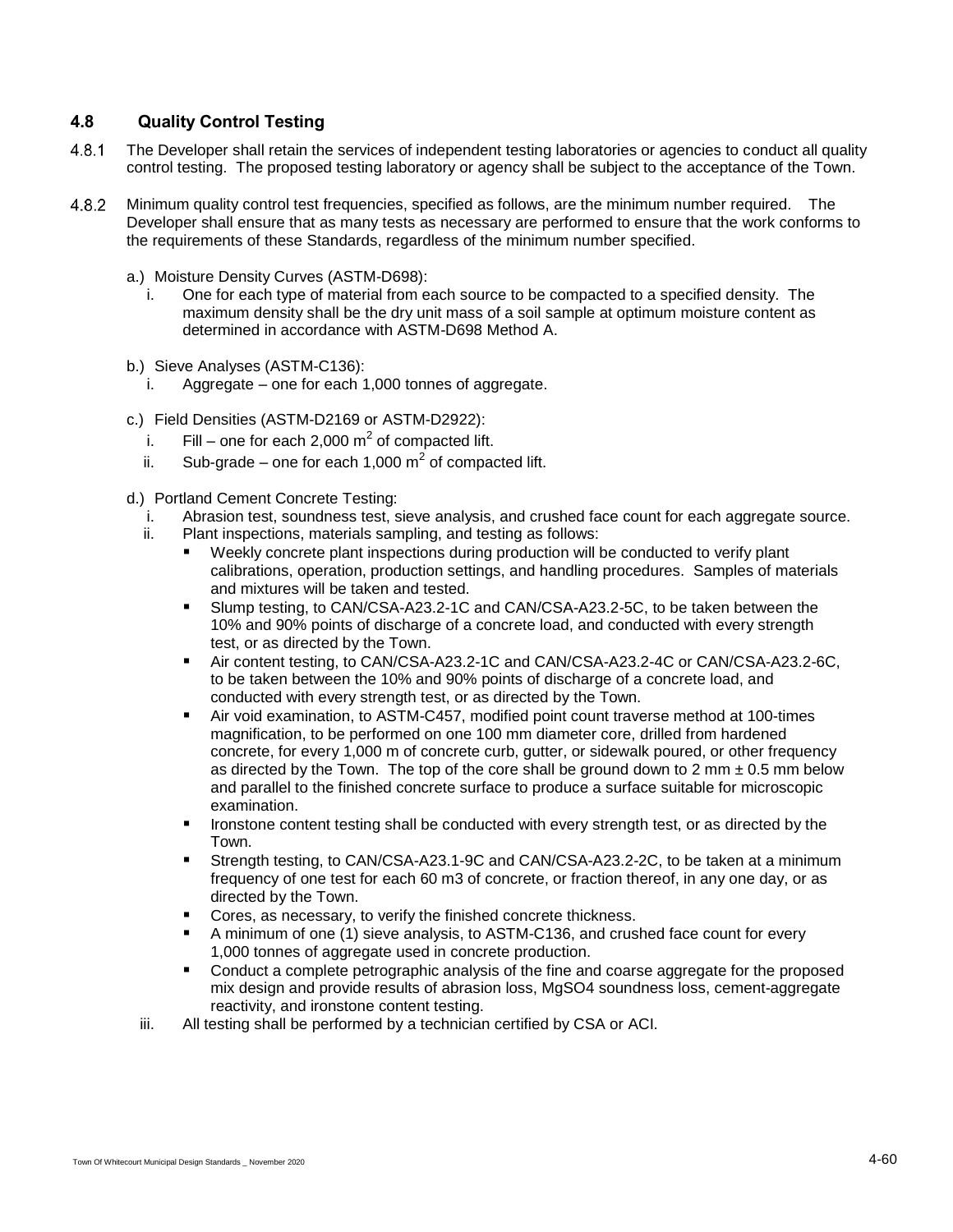# **4.9 Site Preparation**

4.9.1 Prepare the site in accordance with Section 3.26 of these Standards.

# **4.10 Clearing**

4.10.1 Conduct clearing in accordance with Section 3.27 of these Standards.

# **4.11 Grubbing**

4.11.1 Complete grubbing in accordance with Section 3.28 of these Standards.

# **4.12 Topsoil Stripping and Stockpiling**

4.12.1 Strip and stockpile topsoil in accordance with Section 3.29 of these Standards.

### **4.13 Excavation**

4.13.1 Complete any necessary excavation in accordance with Section 3.33 of these Standards.

# **4.14 Fill and Grade**

4.14.1 Fill and grade the area in accordance with Section 3.34 of these Standards.

### **4.15 Shallow-Buried Utility Trenches**

4.15.1 Backfill and compact shallow-buried utility trenches in accordance with Section 3.35 of these Standards.

# **4.16 Sub-grade Preparation**

4.16.1 Complete sub-grade preparation in accordance with Section 3.36 of these Standards.

### **4.17 Base Course**

4.17.1 Construct any required base course in accordance with Section 3.37.

### **4.18 Protection of Prepared Base**

4.18.1 Protect prepared surfaces in accordance with Section 3.38.

### **4.19 Formwork**

- 4.19.1 Fabrication and Erection
	- a.) Verify lines, levels, centres, and dimensions against the construction drawings prior to proceeding with fabrication and erection of formwork and false work.
	- b.) Fabricate and erect false work in accordance with CAN/CSA-S269.1.
	- c.) Fabricate and erect formwork in accordance with CAN/CSA-S269.3 in such a manner to produce finished concrete conforming to the shapes, dimensions, locations, levels, and tolerances specified herein and required by CAN/CSA-A23.1.
	- d.) Align form joints and make watertight. Lay out forms in such a manner to minimize the number of form ioints.
	- e.) Do not place shores or mud sills on frozen ground. Provide suitable drainage through the site to prevent washout of soil supporting mud sills and shores.
	- f.) Use 25 mm chamfer strips on exterior corners and 25 mm fillets on interior corners of concrete members, unless otherwise specified or directed by the Town.
	- g.) Form chases, slots, openings, drips, recesses, and expansion and control joints where required.
	- h.) Build in anchors, sleeves, and other inserts as required. Ensure that anchors and inserts are installed such that they will be flush with the finished concrete surface.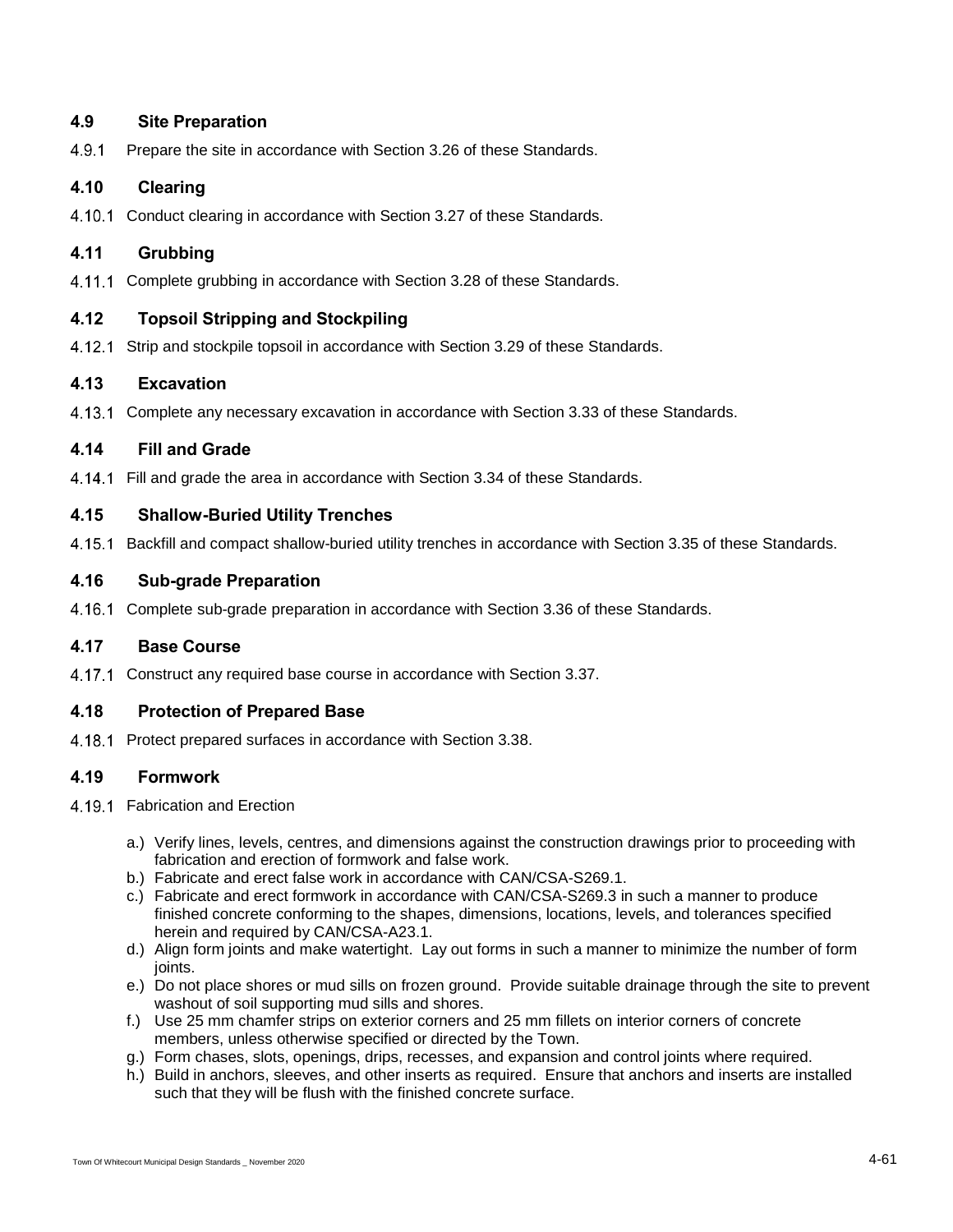#### 4.19.2 Slipforming

- a.) Set and maintain a grade line by establishing a taut string or wire line, set against the survey control datum.
- b.) Provide stable support for the traveling slipform machine.
- c.) Protect adjacent work and property from damage. Repair any damage caused during the performance of the Work to the satisfaction of the Town, at the sole cost of the contractor.
- d.) Coordinate concrete delivery and placement to maintain uniform advancement of the slipforming operation without interruption. If progress is interrupted at any time, immediately suspend vibrating and tamping.
- e.) Maintain adequate slump to prevent slipformed concrete from sagging.
- f.) Slipformed surfaces shall be smooth, dense, and free of pockets and honeycombing.
- g.) Correct minor irregularities in the slipformed finish using hand finishing methods.

#### 4.19.3 Form Removal

- a.) Strip forms within 48 hours of concrete placement to facilitate finishing operations.
- b.) Re-shoring to remove forms shall be done in accordance with CAN/CSA-S269.1.

#### 4.19.4 Hand-Forming

a.) Hand-form and place concrete at corners, curb crossings, and catch basins concurrent with slipforming operations. Where such concurrent work is impractical, complete hand- form areas within 7 days of slipforming adjacent work.

#### **4.20 Reinforcing**

- 4.20.1 Fabrication, Shipping, and Handling
	- a.) Fabricate reinforcing steel in accordance with CAN/CSA-A23.1 and ACI-315 Details and Detailing of Concrete Reinforcement.
	- b.) Protect epoxy- and paint-coated portions of bars with adequate covering during shipping and handling.
- 4.20.2 Field Bending and Welding
	- a.) Field bending and welding shall only be permitted where specifically authorized by the Town.
	- b.) Weld reinforcement in accordance with CAN/CSA-W186.
	- c.) Field bending shall be performed without the use of heat, by applying slow and steady pressure.
	- d.) Remove and replace any bars that develop cracks or splits.
- 4.20.3 Placing Reinforcement
	- a.) Place reinforcement in accordance with applicable shop drawings and CAN/CSA-A23.1.
	- b.) Place sufficient chairs, tie wires, and supports to adequately maintain the position of the reinforcement during placement of the concrete, in accordance with the tolerances provided by the referenced CAN/CSA guidelines.
	- c.) Use plain round bars as slip dowels in concrete where required. Apply asphalt paint to the end of the dowel intended to move with the hardened concrete. When the paint is dry, apply a coat of mineral lubricating grease.
	- d.) The Consultant shall inspect reinforcement placement before concrete placement is permitted.
	- e.) Ensure sufficient cover is achieved over reinforcement when placing concrete.
	- f.) Reinforcing steel, anchor bolts, or other inserts shall not be inserted during concrete placement.
- 4.20.4 Field Touch-Up
	- a.) Touch-up all damaged and cut ends of epoxy-coated, painted, or galvanized reinforcing with compatible finish to provide a continuous finish.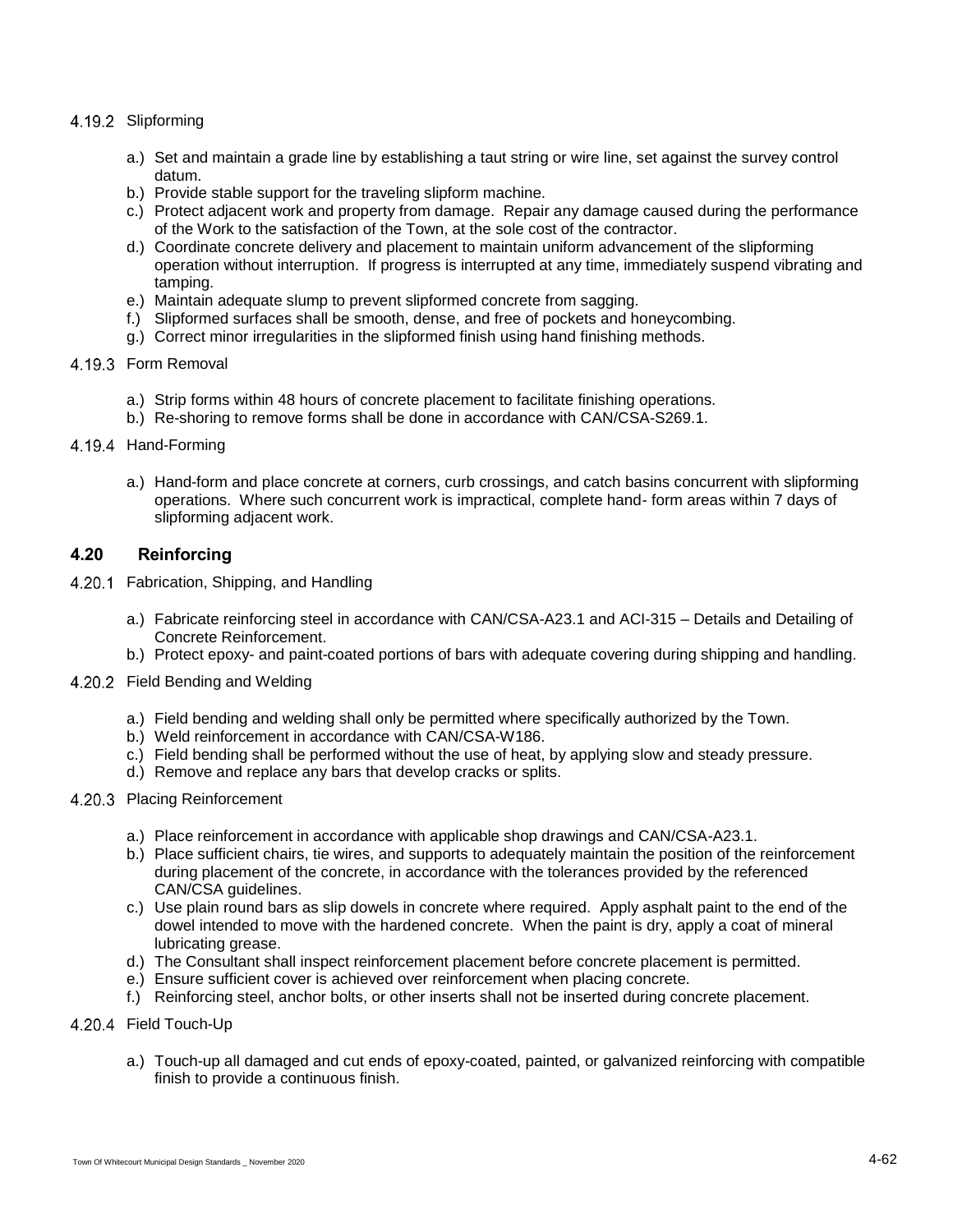# **4.21 Pouring**

#### <span id="page-8-0"></span>4.21.1 Concrete Delivery

- a.) Concrete delivery shall be in accordance with CAN/CSA-A23.1 Clause 18.4.
- b.) Rotating drum trucks, capable of adequately agitating and mixing the concrete during transport, shall be used for concrete delivery.
- c.) Rotate the drum at mixing speed for at least 3 minutes immediately before discharge.
- <span id="page-8-1"></span>d.) Re-tempering
	- i. Re-temper the concrete mixture with water at the site when slump at the point of initial discharge is less than that specified, and only upon authorization of the Consultant.
	- ii. Re-temper the concrete mixture with air-entraining admixtures at the site when entrained air in the concrete at the point of initial discharge is less than that specified, and only upon authorization of the Consultant. Only Town-accepted air- entraining admixtures shall be used. A qualified technician shall coordinate the re-tempering process at the site. Only one opportunity shall be granted to retemper any one load to meet the required air content. If re-tempering fails to meet the specifications, the load shall be rejected. A load of concrete that has been rejected following a failed attempt at retempering with air-entraining admixtures shall not be re-tempered at the concrete plant and subsequently returned to the site for use in the Work.
	- iii. If the need for re-tempering with water or air-entraining admixtures becomes consistent, the Consultant or Town may refuse to accept concrete loads that have been re-tempered, and may require the Contractor to revise the mix design accordingly before concrete production can continue.
- e.) On-site mix adjustments with cementitious materials, sand aggregate, or any chemical admixtures, other than air-entraining admixtures and superplasticizers, is strictly prohibited, unless authorized by the Town in writing.
- f.) The use of air de-entraining admixtures, or any other chemical admixtures, including water-reducing agents, retarders, and accelerators, is strictly prohibited, unless authorized by the Town in writing.
- g.) Where the ambient temperature is greater than 23  $^{\circ}$ C, the maximum concrete mix temperature shall not exceed 30 ºC at the time of placement. If the concrete mix temperature exceeds 30 ºC at the time of placement, all such concrete represented by that load shall be rejected.
- h.) Where the ambient temperature is less than 5 °C, the concrete mix temperature shall be between 15 °C and 30 °C at the time of placement. If the concrete mix temperature is outside of these specified limits at the time of placement, all such concrete represented by that load shall be rejected.
- i.) Completely discharge the concrete load within 90 minutes of initial mixing of water, cement, and aggregate at the plant. The discharge time may be extended to up to 120 minutes with the use of hydration control admixtures, where accepted by the Town. The supplier must submit sufficient evidence that the plastic concrete properties (slump, air content, and temperature) can be maintained through the extended discharge time period. Such evidence must be submitted for Town review and acceptance at least ten (10) days in advance of scheduled concrete work at the site.
- j.) Provide the Consultant with a delivery ticket for each concrete load, clearly indicating the following information:
	- Concrete supplier Concrete plant location Ticket number
	- **Truck number**
	- Mechanical date and time stamp of initial plant mixing
	- **Nix design identification**
	- **Cement type**
	- **Aggregate size**
	- **Type and amount of admixtures**
	- **Volume of water added**
	- Volume of concrete
	- **Site arrival time**
	- Start and end of discharge times
	- Any other information that may reasonably be requested by the Town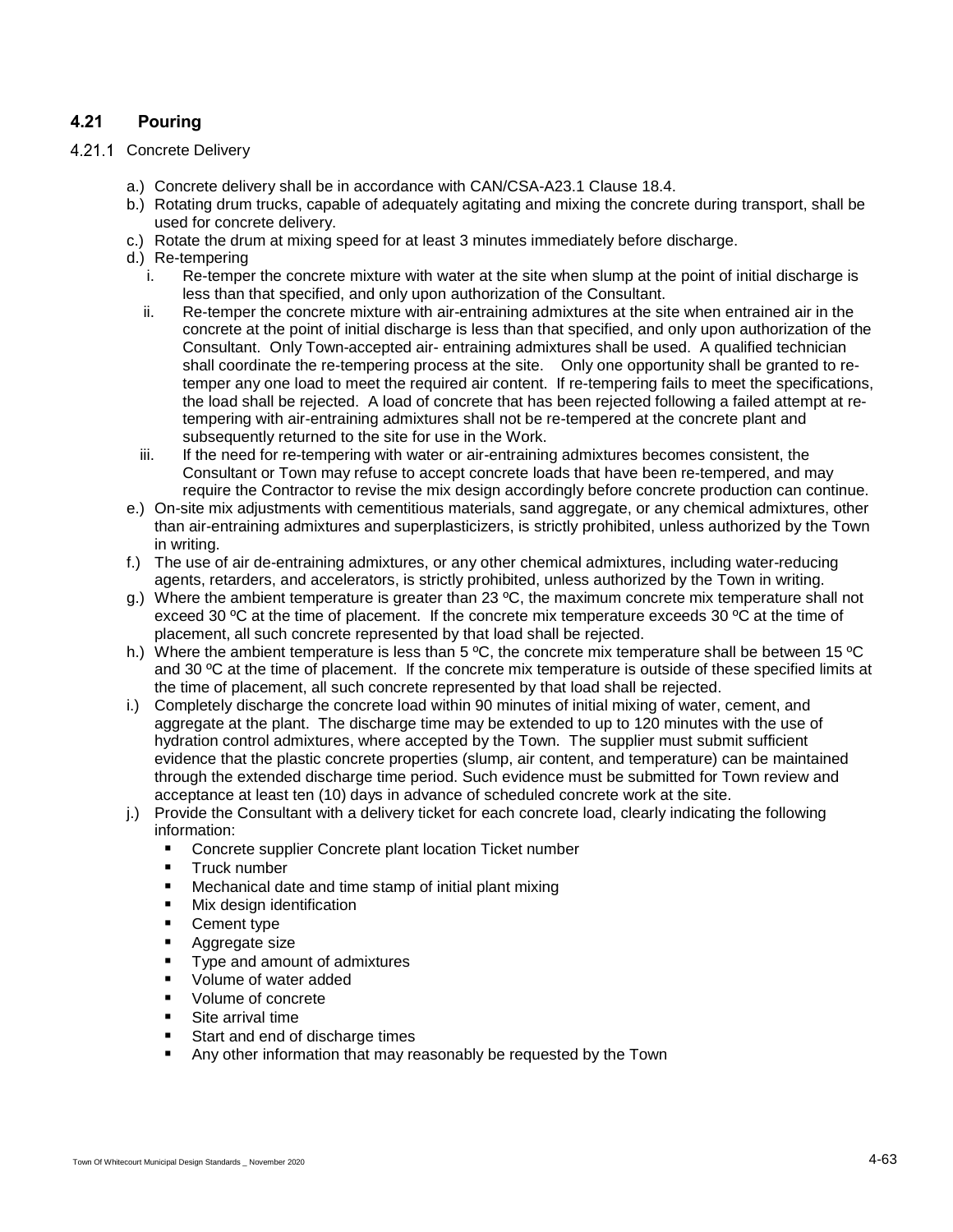# 4.21.2 Concrete Placement

- a.) Place concrete in accordance with CAN/CSA-A23.1.
- b.) Thoroughly clean all reinforcement and formwork before placing concrete.
- c.) Moisten the sub-grade or sub-base surface, reinforcement, and formwork with water prior to placing concrete to minimize absorption of water from the concrete following placement.
- d.) Do not place concrete during a rain event, when a rain event is imminent, nor when the weather is unsuitable for concrete placement.
- e.) Pour concrete continuously and rapidly between predetermined construction joints.
- f.) Use pencil vibrators for curb and gutter, and vibrating screeds for walks.
- g.) Continuously place concrete for the duration of the scheduled pour. Arrange concrete delivery such that the discharge interval between loads is less than 30 minutes. Install a construction joint where the discharge interval exceeds 30 minutes.
- h.) Curbline walks, curb ramps, and curb crossings shall be poured monolithically. The use of dowels and joint sealant at the back of the curb is strictly prohibited.
- i.) Curb and gutter shall be constructed in accordance with the Engineering Standard Drawings.
- j.) Sidewalk shall be constructed in accordance with the Engineering Standard Drawings.
- k.) Sidewalk rehabilitation shall be constructed in accordance with the Engineering Standard Drawings.

# **4.22 Finishing**

#### 4.22.1 Finishing

- a.) Perform initial and final concrete surface finishing in accordance with CAN/CSA-A23.1.
- b.) The finished concrete surface shall be glare-free and slip resistant.
- c.) The use of water to facilitate finishing operations is strictly prohibited. To aid in concrete finishing, the surface may be fogged with an evaporation reducer acceptable to the Town.
- d.) Protect the work area from rain to avoid excessive moisture on the unfinished surface.
- e.) Finishing shall be performed by, or under the direction of, qualified concrete finishers.
- Tool all edges to a width of 50 mm and round all edges to a 6 mm radius, unless otherwise specified or directed by the Town.
- 4.22.3 Apply a brush final finish longitudinally along curb and gutter. Apply a brush final finish transversely along walks. Broom finish as follows:
	- a.) Use a brush with nylon bristles that can form surface grooves no deeper than 3 mm.
	- b.) Remove excess water from the brush bristles prior to brushing.
	- c.) Brush in a uniform pattern over the entire surface in the specified direction.
- For sidewalks, stamp the Contractor's name and year of construction in the plastic concrete at the limits of construction for each stage of the Development. Sidewalks must be also imprinted with "CC" and "CO" stamps, indicating the location of the curb valve for the water service and the location of any sewer clean outs for each lot. In the case where there is no walkway in front of a lot, the stamps shall be placed on the top of the curb.

### **4.23 Crack-Control Joints**

- Crack-control joints are intended to control the location of shrinkage cracks in hardening concrete. Construct joints in accordance with the following:
	- a.) Formed Joints
		- i. Form the groove by inserting a metal or fibre strip, or polyethylene film into the plastic concrete.
		- ii. Finish the edges to a 6 mm radius.
		- iii. Remove the insert immediately following the initial set of the concrete.
		- iv. Seal the joint with Sika 2C or approved equivalent product to be preapproved by the Town.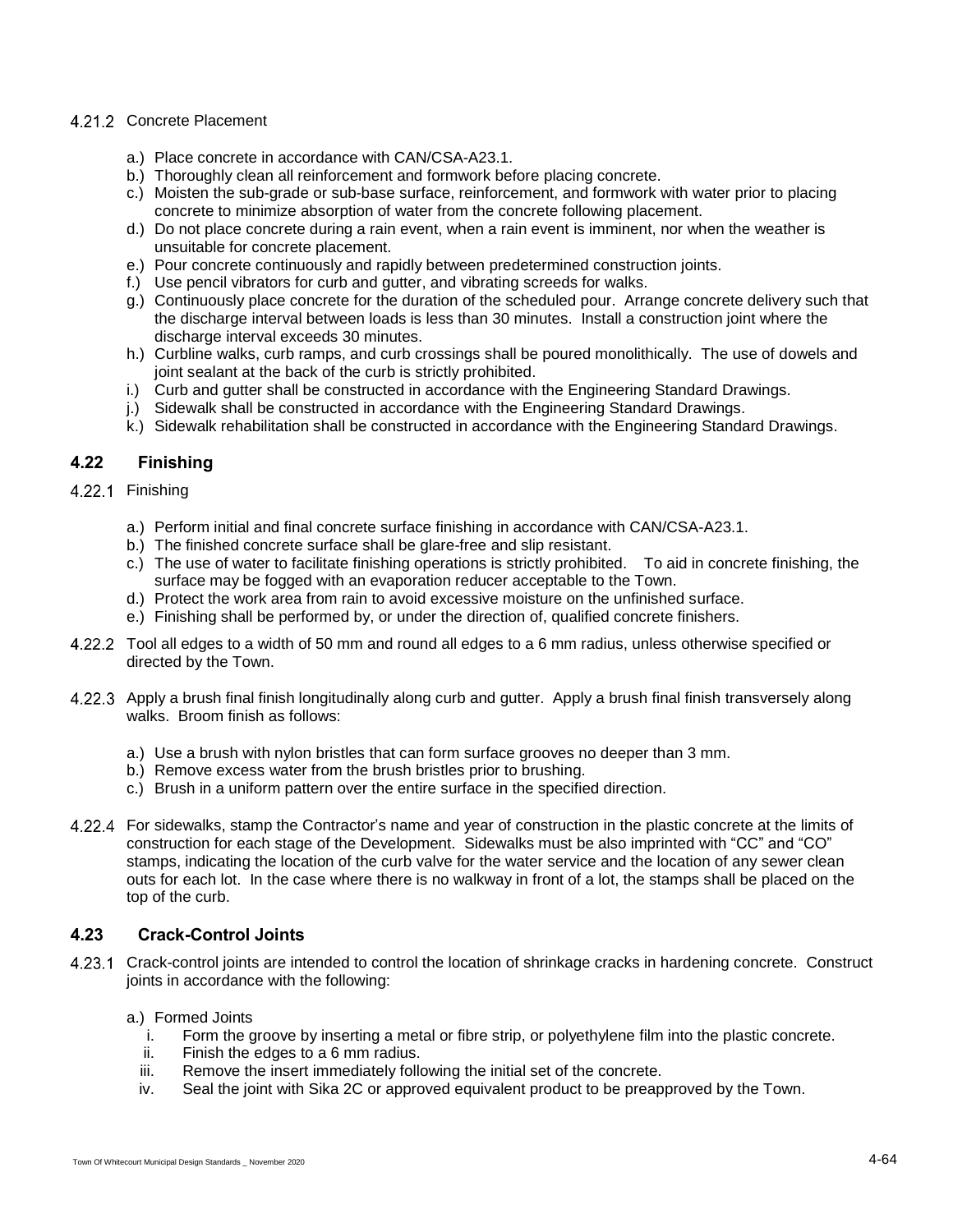- b.) Tooled Joints
	- i. Form the groove by hand using a jointing tool with a thin metal blade to impress a plane of weakness into the plastic concrete.
	- ii. Finish the edges to a 6 mm radius.
	- iii. Seal the joint with Sika 2C or approved equivalent product to be preapproved by the Town.
- 4.23.2 Joints shall be 3 to 5 mm wide at the following depths:
	- a.) Minimum 50 mm deep to a maximum of 25% of the gutter depth for curb and gutter; and
	- b.) Minimum 25 mm deep to a maximum of 25% of the walk thickness for walks.
- 4.23.3 Joint spacing shall be a maximum of 3 m.
- 4.23.4 Surface Dummy Joints
	- a.) 5 mm wide by 10 mm deep and centered between contraction joints across walks.
	- b.) For monolithic construction, place surface joints across the walk portion and contraction joints on the curb and gutter, both joints being on the same side.
	- c.) Place a longitudinal joint on walks continuing through crossings where required.

#### **4.24 Isolation Joints**

- Isolation joints are required next to immovable structures, where indicated on the construction drawings, and where directed by the Consultant or the Town.
- 4.24.2 Construct the joint by sawing or forming to create a clean break through full cross-section of the concrete member.
- 4.24.3 Make the joint wide enough to allow a snug fit for the pre-formed joint filler.
- Alternatively, place pre-formed joint filler against the structure and pour the concrete against the filler.

### **4.25 Construction Joints**

- 4.25.1 Construction joints are required between concrete pours or for joining new concrete to existing concrete, and at the beginning and end of driveway sections.
- 4.25.2 Review and confirm the location of all construction joints prior to commencing construction.
- 4.25.3 Construct the joint with a keyway, dowels, or tie bars as required.
- 4.25.4 Vertically trim existing concrete by saw cutting at least 50 mm deep and breaking.
- 4.25.5 Transverse Construction Joints
	- a.) Use 10M deformed tie bars at 300 mm spacing, extending minimum 300 mm into both sides of the joint.
	- b.) At the end of a joint pour, vary joint spacing as follows:
		- i. Where a joint pour ends within 300 mm of a required joint location, equally space the last two joints; and
		- ii. Where a joint pour ends within 800 mm of a required joint location, equally space the last three joints.
- 4.25.6 Longitudinal Construction Joints
	- a.) Use 10M deformed tie bars at 1,000 mm spacing, extending minimum 300 mm into both sides of the joint.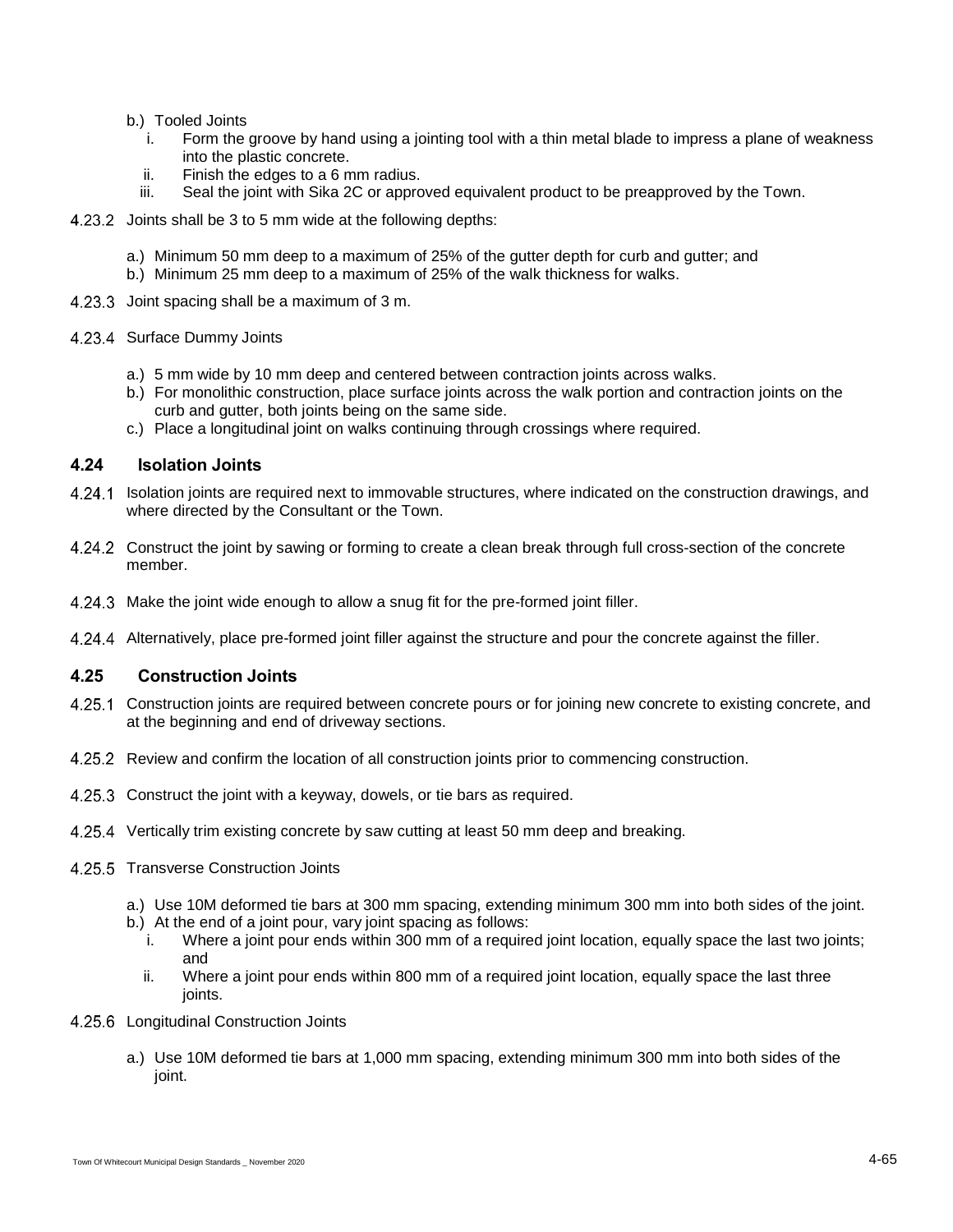- 4.25.7 Leave the joint in place until the concrete has set, then carefully remove the joint form to avoid damaging the fresh concrete.
- 4.25.8 Finish the edges to a 6 mm radius.
- 4.25.9 Roughen all formed construction joints to expose the aggregate of the hardened concrete. The Contractor may elect to apply a suitable retardant to the forms of the construction joint, and remove retarded surface mortar using low-pressure water jets or stiff brushes.

#### **4.26 Sidewalk Joints Abutting an Existing Curb**

- 4.26.1 Form a 10 mm wide by 30 mm deep slot between the back of the curb and the walk.
- 4.26.2 Fill the slot with Sika 2C or approved equivalent product to be preapproved by the Town.

### **4.27 Protection**

- 4.27.1 Protect freshly placed concrete from freezing, premature drying, adverse weather conditions, tampering, and physical disturbance in accordance with CAN/CSA-A23.1 Clause 21.
- 4.27.2 Concrete shall be protected from freezing for a minimum of 4 days following placement, or for the time necessary to achieve 75% of the specified 28-day compressive strength, whichever is greater.

# **4.28 Curing**

- 4.28.1 Membrane Curing
	- a.) Membrane curing is required when the maximum daily air temperature is not expected to exceed  $5 \degree C$  for 72 hours following concrete placement.
	- b.) Cure exposed concrete surfaces using an acceptable curing compound applied with a pressurized spray nozzle.
	- c.) Apply a continuous and uniform coating of the compound over the surface. Follow compound manufacturer's instructions for the optimal application dose rate.
- 4.28.2 Moist Curing
	- a.) Moist curing shall only be used where directed by the Town.
	- b.) After the concrete has set, maintain a moist condition on the concrete surface by using wet burlap or polyethylene film over the surface for a minimum of 7 days.

# **4.29 Backfilling**

- 4.29.1 Use only suitable excavated or borrow material for fill.
- 4.29.2 Backfill behind curb with suitable clay within 7 days of concrete placement. Backfill a minimum 300 mm width behind the curb in two 150 mm lifts. Compact each lift with mechanical tampers to a minimum 95% Standard Proctor Density. Backfill to the top of curb elevation, unless walk construction immediately follows.
- 4.29.3 Backfill along the edge of the walk immediately following removal of formwork. Provide sufficient depth for topsoil placement as specified or directed by the Town. Compact backfill a minimum of 300 mm out from the walk edge with mechanical tampers, to a minimum 98% Standard Proctor Density.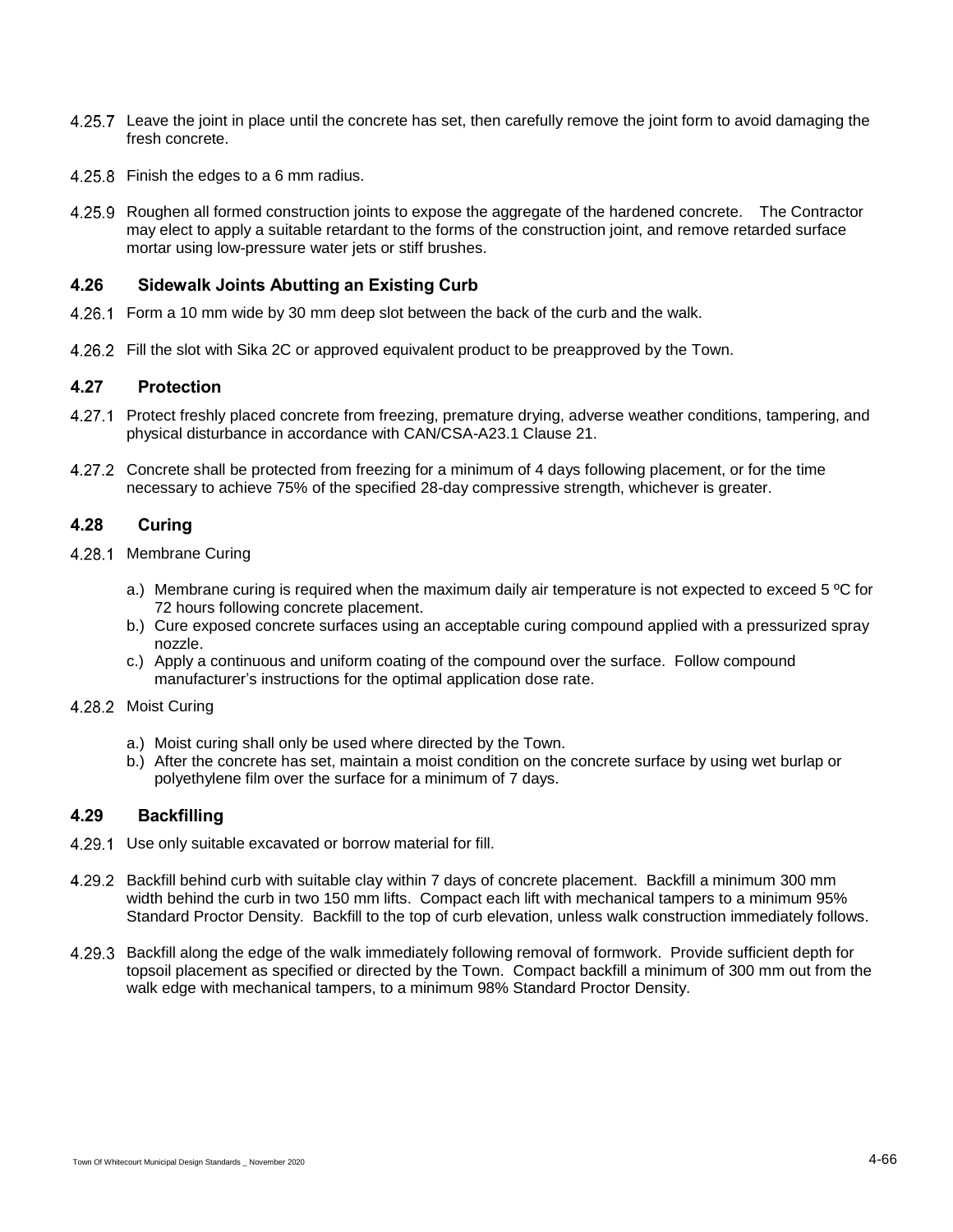# **4.30 Tolerances**

#### <span id="page-12-0"></span>4.30.1 Concrete

- a.) Surface Temperature
	- i. Where the concrete surface temperature is found to be less than  $0^{\circ}$ C within 96 hours following placement, the Town may elect to reject the work. In special cases, the Town may elect to accept the work with special provisions of compensation and/or warranty, or accept the work as provided. The application of such shall apply to the area or extents represented by, or measured by, field testing.
	- ii. Where the surface temperature is found to be less than  $0^{\circ}$ C within 48 hours following placement, remove and replace defective areas to the satisfaction of the Town.
- b.) Slump
	- i. Where the measured slump from any load is determined to be deficient from that specified, a second test shall be performed on another portion of the same load. If the second test fails, the load will be rejected and the Contractor shall remove any portion of that load that may already have been poured.
- c.) Air Content
	- i. For concrete where the air content is found to be less than specified, the Town may authorize retempering of the concrete as defined in Section [4.21.1](#page-8-0) [d.\).](#page-8-1)
	- ii. For air content less than 4.0, no re-tempering shall be permitted and the load will be rejected. The Contractor shall remove any portion of that load that may already have been poured.
- d.) Strength
	- i. Where the concrete strength is found to be less than the minimum specified requirement, the Town may elect to reject the work. In special cases, the Town may elect to accept the work with special provisions of compensation and/or warranty, or accept the work as provided. The application of such shall apply to the area or extents represented by, or measured by, field testing.
	- ii. Where the concrete strength is found to be less than 85% of the minimum specified requirement, remove and replace defective areas to the satisfaction of the Town.
	- iii. The Developer may, at its sole expense, elect to provide evidence of strength by coring and testing to CAN/CSA-23.2-14C, by a qualified independent testing agency, within 7 days of a failed 28-day cylinder test or within 3 days of a failed 7-day cylinder test. Three cores shall be drilled from the concrete area represented by the failed test at locations reviewed and accepted by the Town. The average strength of the three cores will be used in the subsequent application of Section [4.30.1d.\).](#page-12-0)
- 4.30.2 Walk Surface, Gutter Surface, and Curb Top
	- a.) Maximum 5 mm variation under a 3 m straightedge.
	- b.) Where the specified tolerance is exceeded, correct such work to the satisfaction of the Town.
- 4.30.3 Gutter Lip and Walk Grade
	- a.) Maximum 5 mm variation from the designated elevation at any station as established from the corresponding survey stake.
	- b.) Where the specified tolerance is exceeded, correct such work to the satisfaction of the Town.
- 4.30.4 Gutter Lip Alignment
	- a.) Maximum 10 mm variation over any 30 m section.
	- b.) Where the specified tolerance is exceeded, correct such work to the satisfaction of the Town.
- 4.30.5 Concrete Thickness
	- a.) Where the concrete thickness is found to be less than the minimum specified requirement, the Town may elect to reject the work. In special cases, the Town may elect to accept the work with special provisions of compensation and/or warranty, or accept the work as provided. The application of such shall apply to the area or extents represented by the core sample(s).